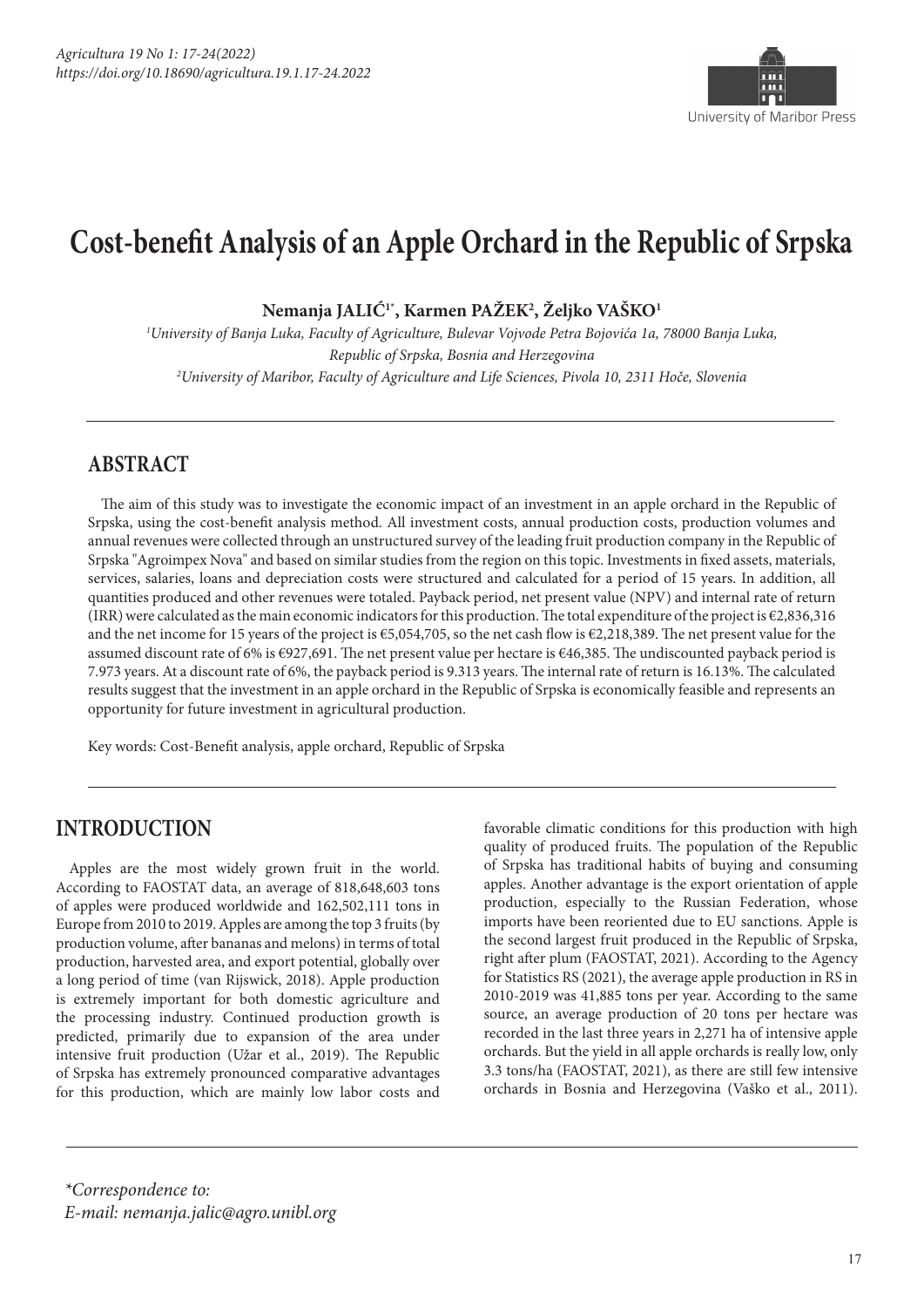The decision to invest in new farms involves great risks and uncertainties, is complex and multifaceted, and requires the evaluation of a number of economic, legal, and other factors (Pažek and Rozman, 2007). One possible method for valuing a new business or investment opportunity is the traditional discounted cash flow method (Pažek and Rozman, 2011). Cost-benefit analysis (or benefit-cost analysis) provides a transparent record of the data, assumptions, and analysis considered in making the decision when well documented (Robinson and Hammitt, 2011). Computer-based simulation models combined with financial cost-benefit analysis (CBA) can capture many of these factors and their interactions, providing useful decision support for the farmer (Pažek and Rozman, 2007). CBA is usually defined as an activity that allows the inclusion and comparison of costs and benefits that an investment project may cause in the wider or narrower social environment. CBA should take into account as many financial, economic, social and other factors as possible in order to assess the financial and economic viability of projects  $(\text{Čupić}, 2009)$ . The main objective of this study was to model an intensive apple orchard under the climate and market conditions of the Republic of Srpska and assess its costs and benefits using the CBA method by calculating the net present value, the internal rate of return, a time period in which the investment will pay back, and the amount of risk, inflation, and capital that will withstand the investment.

## **MATERIALS AND METHODS**

The interview method was used to collect data on the level and structure of investments, revenues, prices, income and costs. According to Pažek et al. (2004), in order to derive the annual cash flow budgets and investment costs of a given project, it is necessary to determine the technical parameters of investments and planned production. For this purpose, the historical real on-farm data of the fruit producer "Agroimpex Nova", the leading company in Bosnia and Herzegovina in apple and pear production, were used. Thus, the parameters used in the model are based on data from accounting and an interview with the chief engineer of the company. The main activity of the company "Agroimpex Nova" is the production and sale of fruit and the production of planting material. The history of these plantations dates back to 1959, when the company was founded in the municipality of Gradiska. The company's plantations cover 700 hectares, of which 350 hectares are planted, with apple and pear predominating. The plantations are located in the foothills of Kozara, at an altitude of 150-300 m, and have very good climatic conditions throughout the year. The production is based on an intensive technology with a high planting density on lowgrowing rootstock trees. In addition to the native soils, which provide excellent fruit quality, the orchards are equipped with an anti-hail net, an anti-frost system and a drop-by-drop irrigation system, which create the conditions for intensive fruit production. The structure of input-output data from the survey of Mamuza and Vaško (2013) was considered in the design of inputs and outputs in this model. Also, the chapter "Analytical calculations of apple production" by Jeločnik et al. (2021) was used for the structure and projection of costs and benefits of an orchard in the tested model. Veić et al. (2006), a guide recommended by the Croatian Ministry of Agriculture for the establishment of new orchards, was used as another source for the design of apple production.

The subject of the study is a cost-benefit analysis of an apple orchard on 20 ha in the north of the Republic of Srpska. The investment year is 2022 and 2021 prices were used. Based on the basic production process assumptions, the transformation of inputs into outputs was tracked and the realized revenues and expenses were calculated during the 15 years of the life of an investment. The analysis begins with fixed asset investments. Then, the cost of materials for the fifteen years was analyzed. Also, expenses for paid services, gross wages, depreciation of assets, and loans were calculated for each year of the period. The next part of the analysis is a calculation of revenues and the distribution of total revenues. An estimate of the required permanent working capital is also made. Cash flow and net cash flow are derived from the previous data.

The final stage of the investment appraisal is the calculation of the net present value (NPV), payback period and discounted payback period, and internal rate of return (IRR). NPV represents the difference between discounted annual cash inflows and outflows increased by the initial value of the investment. The difference represents the total net financial gain or loss (Ivanković and Vaško, 2013).

NPV 
$$
(S_0)
$$
 = $\sum_{t=1}^{n} V i \frac{1}{(1+k)^t} - I$ 

Where: *Vi* is net cash flow (BAM), k is discount factor, t is period, I are investment costs.

The discounted payback period (DPP) is the moment in time when the discounted cash inflow is equal to discounted cash outflow. Discounted payback is a method in which we strive to respect the time value of money (Gavrić, 2016). This methodology calculates the time necessary to equalize discounted net cash flows with investment cost and the values of all other costs made in production.

$$
I = \sum_{t=1}^{tp} Vt \frac{1}{(1+k)^t}
$$

Where: *Vt* is discounted cash flow (BAM), k is discount factor, I are investment costs.

The IRR is the discount rate at which the net present value is zero. For this reason, it is also called the break-even discount rate (Pažek and Rozman, 2007). This is the interest rate for the project investment that takes into account the present value of cash flows. The main objective of the internal rate of return is to balance the investment cost of the project and the future cash flows of the project expected during the project life. The internal rate of return can be calculated in three ways: (1) the iteration method, (2) the interpolation method, or (3) using a financial function in Microsoft Excel (ISR). After you have determined the first positive NPV and the first negative NPV, you can calculate the internal rate of return of this cash flow using the trial-and-error method.

$$
{\sf IRR} = p_{k+\frac{P_{k+1}-P_k}{NSV_{k+1}-NSV_k}}*(0\text{-NSV})
$$

Where:  $p_k$  is the discount rate when NPV is positive,  $p_{k+1}$  is the discount rate when NPV is negative,  $\mbox{NPV}_k$  for discount rate k, NPV<sub>k+1</sub> for discount rate k+1 (Vaško, 2019).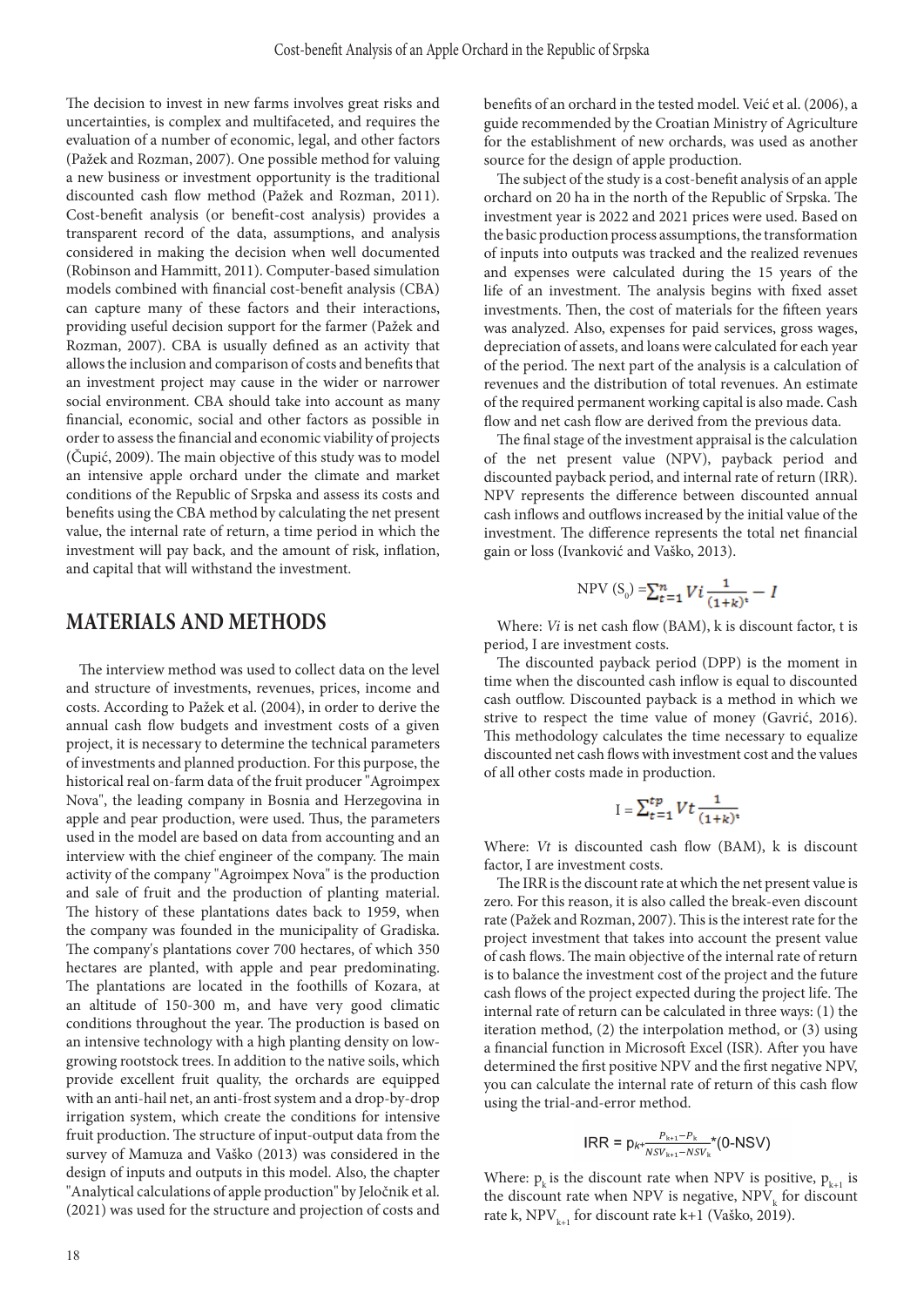### **RESULTS AND DISCUSSION**

The technology and intensity of apple production have an extremely large impact on the success of the business in this industry. For this reason, the intensity of the studied plantation was set to the highest possible level, as well as the production technology. It is a dense planting with 2,700 seedlings/ha of low lush rootstocks (M9) with about 5 premature shoots, which allows early fruiting. Golden Delicious, Red Delicious, and Gala Standard cultivars were selected. Jeločnik et al. (2021), citing other authors, agree that apple orchard production, which includes full agrotechnical equipment and the use of modern equipment, can be a very capitalintensive production. It usually includes the installation of a drip irrigation system best suited for the apple, frost and hail protection systems, shade nets, fertilization, and more.

This plantation is fenced with concrete pillars and wire. Of the infrastructure facilities, the construction of offices and an auxiliary facility for mechanization is planned. A high-tech irrigation system, an anti-frost system and a hail protection system have been set up to avoid the risk of weather disasters. This orchard implies the existence of a cold store where the harvested fruits are stored until the optimal apple price. At the very beginning of this investment project, it is planned to purchase a new tractor with attachments, small inventory, picking boxes and a box for the transport and storage of the harvested apples with a capacity of 350 kg. The item for raising the plantations includes the cost of the investment and the first two years, when the income is lower than the expenses. This includes primarily the aforementioned soil preparation, preparation of the investment project, labor needed for planting, fuel and lubricants, pesticides and fertilizers, care in the first and second year, seedlings and seedling replacement. The total investment cost is €43,540 per hectare of orchard (Table 1). The orchard was financed from the investor's own funds and a loan of €255,646 (interest rate 3.7%). The loan is repaid by equal annuities of  $\epsilon$  33,440 per year with a grace period of 12 months.

Pruning and thinning of seedlings after planting are carried out every year, as well as the application of pesticides and fertilization with mineral fertilizers. Harvesting is done manually, after which the sorting of the fruit is tackled. Input costs do not include the cost of pesticides and mineral fertilizers in the first two years, nor do they include the cost of fuel and seedling replacement (Table 2). These costs are attributed to planting costs, which are included in the capital cost table. The hoses of the irrigation system are replaced every four years and increase the total amount of input costs by €16,873. After the fourth year, the total material cost is slightly more than  $€47,000$ , except in the years when the irrigation hoses are replaced.

In the further analysis, the costs of services were processed, which amount to  $\epsilon$  8,027 per year in the years of full yield. The costs of permanent labor and seasonal labor amount to €30,667 in the first year and €81,807 in the full yield years, mainly due to increased harvesting costs. The permanent workforce consists of an orchard manager and two fruit engineers. Seasonal workers are hired for harvesting and pruning the orchards. A loan of € 255,600 was also taken out at an interest rate of 3.7%. The total interest cost for repaying

| Type of fixed asset           | Unit           | Quantity | Price  | Total   | Investment in a<br>year |
|-------------------------------|----------------|----------|--------|---------|-------------------------|
| Purchase of land              | ha             | 20       | 3,323  | 66,468  | $\mathbf{0}$            |
| Orchard fence                 | m              | 4,800    | 15.3   | 73,628  | $\mathbf{0}$            |
| Office premises               | m <sup>2</sup> | 100      | 102.3  | 10,226  | $\mathbf{0}$            |
| Cold storage                  | m <sup>2</sup> | 250      | 511    | 127,823 | 3 year                  |
| Mechanization facility        | m <sup>2</sup> | 120      | 86.9   | 10,430  | $\mathbf{0}$            |
| Tractor with attachments      | set            | 1        | 46,016 | 46,016  | $\boldsymbol{0}$        |
| Reading boxes (kangaroo bags) | one            | 210      | 35.8   | 7,516   | 1, 6, 11, year          |
| Transport boxes 350 kg        | one            | 1,800    | 61.4   | 110,439 | $\mathbf{0}$            |
| Raising orchard               | ha             | 20       | 9,186  | 183,723 | 1, 2, 3, year           |
| Feasibility study             | Lump-sum       |          | 1,534  | 1,534   | $\overline{0}$          |
| Pillars                       | one            | 1,418    | 6.14   | 8,697   | $\boldsymbol{0}$        |
| Wire                          | kg             | 9,400    | 1.28   | 12,015  | $\overline{0}$          |
| <b>Net</b>                    | m <sup>2</sup> | 19,500   | 0.36   | 6,580   | 0 and 8 year            |
| Anti-frost system             | System         |          | 69,024 | 69,024  | 2 year                  |
| Irrigation system             | System         |          | 61,355 | 61,355  | $\Omega$                |
| Working capital               |                | ۰        |        | 75,339  | $0-15$ year             |
| Total investment              | ha             | 20       | 43,540 | 870,813 | $0-15$ year             |

**Table 1:** Investment in fixed assets  $(\epsilon^{\text{I}})$ 

*Source for the investment budget are personal investment fund and loan.*

<sup>1 1</sup>  $\varepsilon$  = 1,955830 BAM (The Central Bank of Bosnia and Herzegovina, https://www.cbbh.ba/currencyexchange/)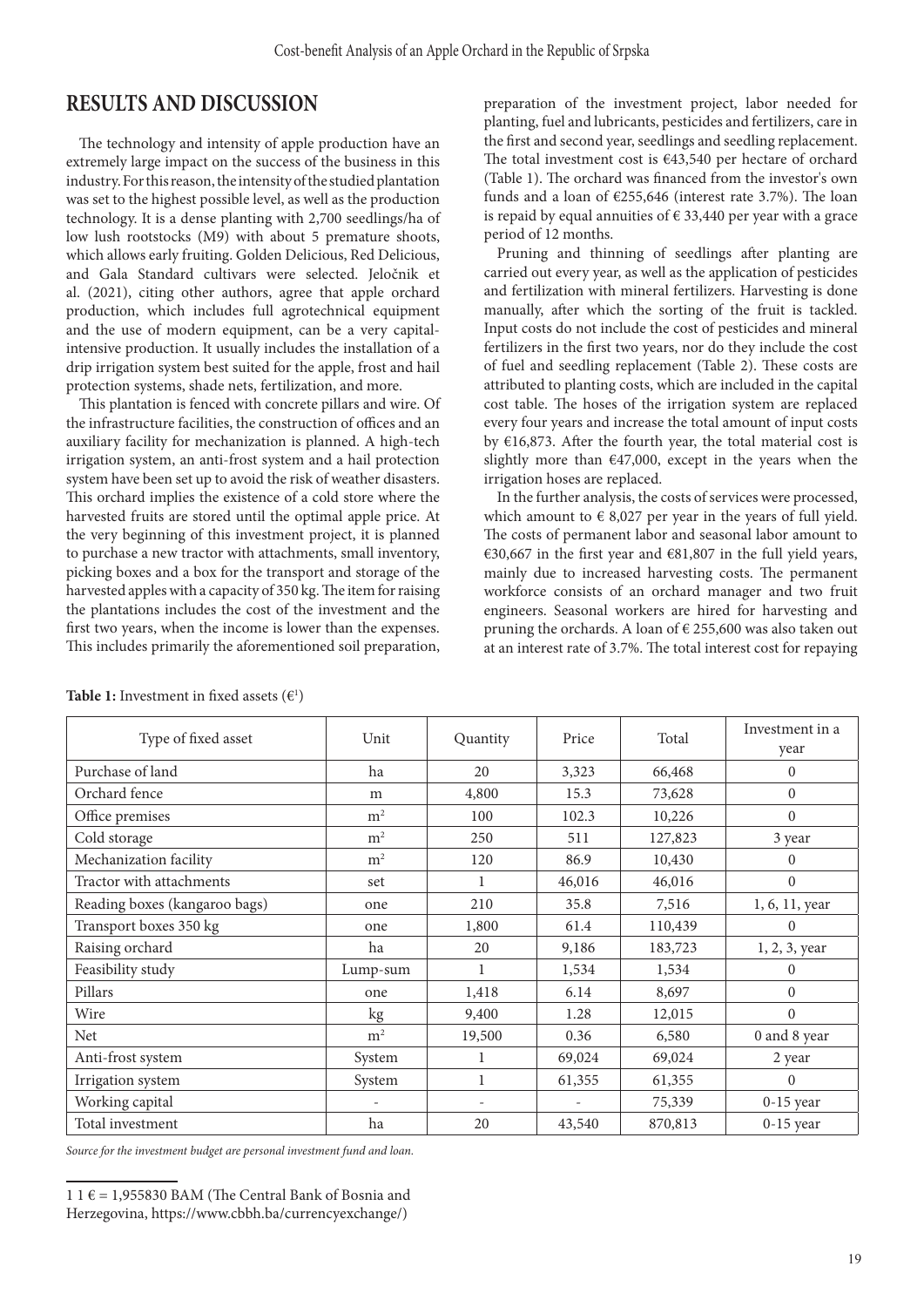| <b>Table 2:</b> Input costs $(\epsilon)$      |       |       |        |        |        |        |
|-----------------------------------------------|-------|-------|--------|--------|--------|--------|
| Inputs / year                                 | 1.    | 2.    | 3.     | 4.     | 5.     | 6.     |
| Pesticides and fertilizers                    |       |       | 32,654 | 32,654 | 32,654 | 32,654 |
| Spare parts for machines                      | 511   | 1534  | 2,557  | 3,835  | 5,195  | 5,195  |
| Fuel                                          |       |       | 4,486  | 4,486  | 4,486  | 4,486  |
| Write-off of small inventory, office supplies | 460   | 920   | 2,403  | 3,579  | 3,579  | 3,579  |
| Transportation                                | 256   | 358   | 511    | 584    | 584    | 584    |
| Seedling replacement                          |       |       | 614    | 614    | 614    | 614    |
| Water hose replacement                        |       |       |        | 16,873 |        |        |
| Total input costs                             | 1,227 | 2,812 | 43,225 | 62,625 | 47,112 | 47,112 |

#### Cost-benefit Analysis of an Apple Orchard in the Republic of Srpska

**Table 3:** Total income (€)

| Income / year                      |                |        |         | 4       |         |         |
|------------------------------------|----------------|--------|---------|---------|---------|---------|
| Apple sales income                 | $\mathbf{0}$   | 46,630 | 93,260  | 186,519 | 373,039 | 373,039 |
| I class                            | $\mathbf{0}$   | 41,415 | 82,829  | 165,659 | 331,317 | 331,317 |
| II class and industrial use apple  | $\mathbf{0}$   | 5,215  | 10,430  | 20,861  | 41,721  | 41,721  |
| Fuel subsidy                       | $\overline{0}$ |        | 1,336   | 1,336   | 1,336   | 1,336   |
| Subsidy for fruit quantity (total) | $\overline{0}$ | 6,902  | 13,805  | 27,610  | 55,220  | 55,220  |
| Total income                       | $\overline{0}$ | 53,532 | 108,400 | 215,465 | 429,594 | 429,594 |

the loan over 10 years is €58,095. The cost of amortization is €21,751 in the first year, €26,682 in the second year and €44,919 from the third to the fifteenth year.

The subsidies per kg of apples sold are shown in Table 3. The ratio of the first and second class of apples is 60:40%. In the total income, the sale of the first class of apples has the largest share. The second largest contributor to the income amount is the income from the subsidy paid for the amount of apples sold. This is followed by income from the sale of the second class of apples. The smallest income comes from the fuel subsidy. In the first year, no income was recorded at all. In the second, third, and fourth years, income grows and in the fourth year is about 50% of the highest possible income for whole crop. From the fifth to the 12th year, income is projected at €429,594. In the last three years in which the project is implemented, the income will decrease because the yield of the orchard will decrease.

A detailed cost-benefit analysis (CBA) can be defined as an economic technique used in public decision-making that

|                              | Total     |
|------------------------------|-----------|
| Cash Inflow                  | 5,054,705 |
| Total income                 | 4,850,152 |
| Residual value               | 204,553   |
| Cash Outflow                 | 2,836,316 |
| Investment in fixed assets   | 802,053   |
| Investment in current assets | 32,583    |
| Input costs                  | 661,855   |
| Services                     | 118,247   |
| Gross salaries               | 1,163,483 |
| Interest                     | 58,095    |
| Net Cash Flow                | 2,218,389 |

**Table 4:** The net cash flow of the project  $(\epsilon)$ 

seeks to quantify the benefits (advantages) and disadvantages (costs) associated with a particular project or policy (Kutumbale et al., 2019). This analysis helps each producer evaluate their business, how much it will bring in, and whether or not it is economically viable.

Table 4 shows the total net inflows and outflows over a 15-year period. The net cash flow of this apple orchard is high (€2,218,389) compared to the initial investment. A similar stance is taken by Jeločnik et al. (2021), who claim that market-oriented on-farm apple production can be very profitable under the production conditions of Serbia, which has a similar climate to the Republic of Srpska, but only if it involves the application of comprehensive agricultural techniques.

Further Figure 1 shows that net cash flow (undiscounted) becomes positive in the seventh year. However, considering that the calculation starts with year zero, we can say that the payback period is 7.97 years. Thus, the revenues from this project will exceed the costs after almost eight years.

The main indicator of financial cost-benefit analysis is the net present value (NPV), which is calculated as the difference between the sum of discounted investment cash flows and investment costs (Pažek et al., 2004). It is assumed that the level of government policies, costs, tariffs, subsidies, climatic changes and other production factors is quite stable in the specified period, so the discount rate of 6% is applied (Ćejvanović et al., 2005). In this case, the NPV value at the end of the project is  $€927,691$ , which is also acceptable (Figure 2). The discounted return period with an interest rate of 6% is 9.313 years.

This project is able to sustain an internal rate of return (IRR) of 16.13%. Ćejvanović et al. (2005) also concluded that the apple orchard project has an IRR of 17.3%. These rates indicate that investments in high-intensity apple orchards are financially viable, which is also confirmed by Jeločnik et al. (2021), who claim that market-oriented apple production on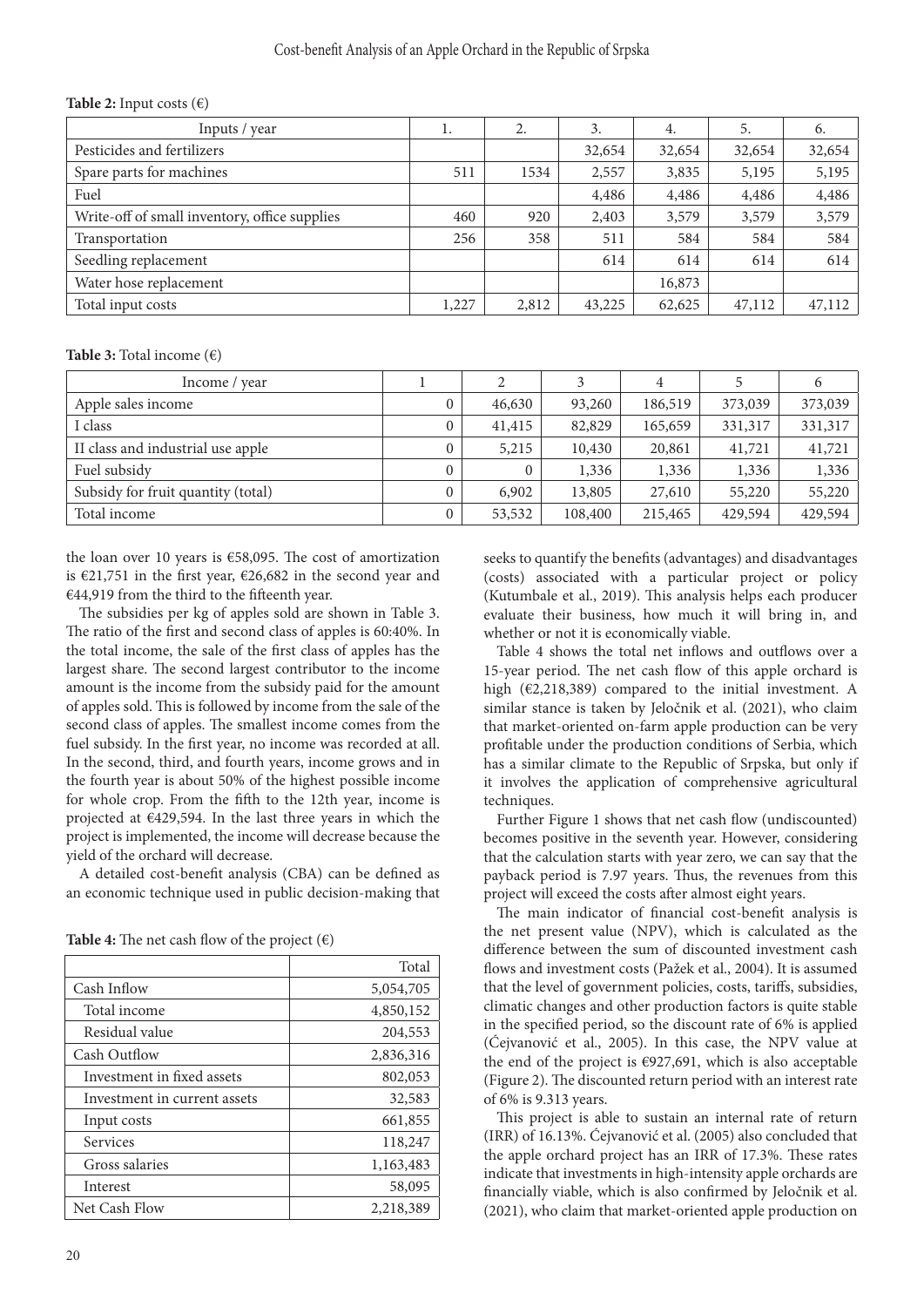

**Figure 1:** Cumulative 15 years net cash flow of apple orchard project  $(\epsilon)$ 



**Figure 2:** Net present value of apple orchard project (n =15 years; discount rate = 6%; in  $\epsilon$ )

family farms can be very profitable under Serbian production conditions, but only if it includes comprehensive agricultural techniques. Badiu et. al. (2015) found in the case of Romania that the investment cost for super-intensive apple orchards is 50,574  $\varepsilon$ /ha, which is close to the investment cost in this case study. The values of CB investment indicators are higher in Romania than in BiH (NPV=114,047  $\varepsilon$ /ha, IRR= 22.18% and DPP=4.17 years), which is due to the higher proportion of first class apples. Much more realistic and closer to the results in BiH are the results for the case of investment in intensive apple orchards in the Czech Republic (Sojkova and Adamičkova, 2011), which gave NPV=8,148 €/ha, IRR=14.24% and DPP=7.15 years (with similar assumptions, useful life 15 years, investment 30,390 €/ha). Appati (2009) compared the financial impact of investments in 1 ha apple orchards in Hungary and Germany. NPV was expressed in HUF (no exchange rate to convert to  $\epsilon$ ), IRR was 15.3% in Hungary and 9.9% in Germany, useful life was 8 years in Hungary and 9 years in Germany.

The results obtained in the studied case in B&H are not far from those obtained in the Central European countries. This confirms that the natural conditions and the market conditions are similar, considering that the research in B&H is more recent, when the input and labor costs have increased, so the calculated parameters are lower than they would have been five or ten years ago.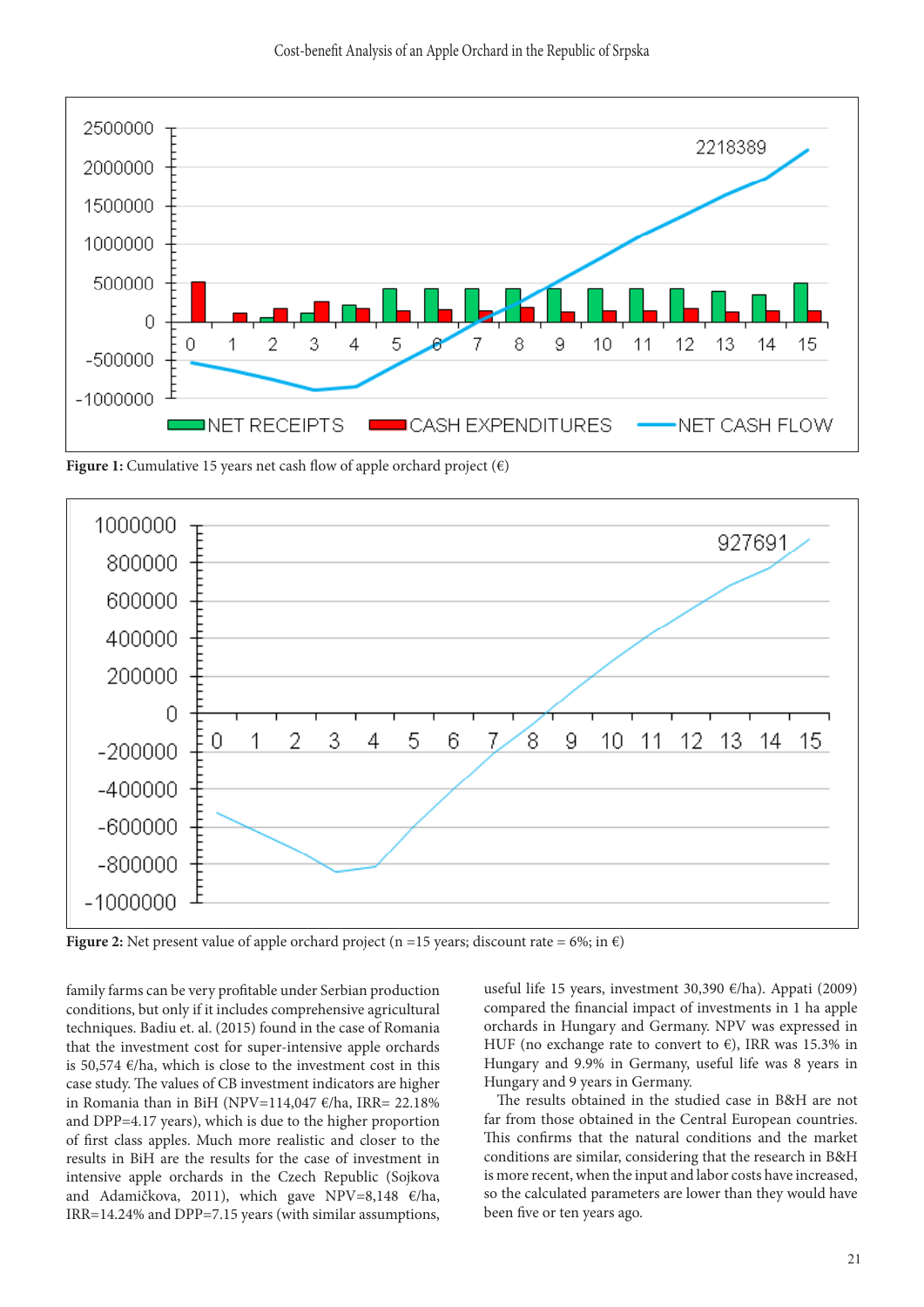## **CONCLUSIONS**

One of the fundamental characteristics of agriculture is the great variability of yields, due mainly to climatic, biological and human factors. For this reason, income in agriculture is not constant and stable, which makes this production very risky. If it is possible to control the production process and influencing factors as much as possible, it is possible to reduce the business risk, which is the goal of any production. In the apple production studied here, the influence of variable factors is minimized by incorporating an irrigation system, hail protection, and a frost protection system into the investment. Modern methods of pruning, fertilization and pesticide application are also incorporated into the production process under the supervision of competent and professional experts. All these measures result in high yields and stable incomes, and the risk of errors in planning and assuming future income and expenses is minimized. The applied cost-benefit method answers the most important question regarding any investment, whether it is financially feasible or not. The first result of the evaluation of the investments studied is that 43,540 €/ha of total investment in fixed assets is required during the life of the orchard, and 870,800 € of total investment for 20 hectares. The input costs increase in the initial years and amount to about 47,112  $\epsilon$ after the fourth year, except in the years when the irrigation hoses are replaced, which increases these costs to 62,625  $\epsilon$ .

The income in apple production comes from four sources: First grade apples, second grade apples, subsidies per kilogram of apple, and fuel subsidies. In the analysis, it was assumed that 60% of the apples produced belong to the first class and the rest to the second class. In the first years the income is very low, in the fifth year the orchard is fully productive and brings a maximum income of 429,485 € per year, until in the 13th year the yield starts to decrease and therefore the income decreases. Income from the sale of first class apples has the largest share of total income (77%), followed by subsidies per kilogram with about 13%, followed by the sale of second class apples (10%) and subsidies for fuel with less than 1%. The total income from fruit production is  $€5,054,705$  and the expenditure is  $\epsilon$  2,836,316. It can be concluded that this project is very profitable, because at the end of the period the net cash flow is 2,218,389 €. Assuming a discount rate of 6%, the net present value is €927,691, which is also very acceptable given the rather high discount rate and the 15 year period for project implementation. The undiscounted payback period is 7.973 years and the discounted payback period is 9.313 years. The goal of any project is to increase the internal rate of return, and in this case it is high (16.13%), which encourages the investor. Such a high internal rate of return was achieved because the planned orchard is very intensive (irrigation system, hail protection, frost protection, protection from other pests by fencing). The price and yield of apples are high and stable. All agrotechnical and pomotechnical measures are practiced. Fixed assets are used optimally based on economies of scale.

Based on the calculated net cash flow value, net present value, discounted and undiscounted payback period, and internal rate of return, it is concluded that all these values are acceptable and favorable to the investor. The investment

in an apple orchard in the Republic of Srpska is feasible and reasonable. Of course, despite all the calculated indicators, the limitations of investing in such projects are certainly the high initial investment costs for high-intensity plantations, especially for agricultural producers of RS, who lack capital for such investments due to low accumulation rates in agriculture.

### **REFERENCES**

- 1. Apati, F. (2009). The comparative economic analysis of Hungarian and German apple production of good standard. *International Journal of Horticultural Science, 15*(4), 79-85.
- 2. Badiu, D., Felix, H. Arion, F.H., Muresan, I.C., Lile, R., & Mitre, V. (2015). Evaluation of economic efficiency of apple orchard investments. *Sustainability,* 7, 10521- 10533; doi:10.3390/su70810521
- 3. Ćejvanović, F., Rovčanin, A., & Rozman, Č. (2005). The financial efficiency of apple production in Bosnia and Herzegovina. *Journal of Central European Agriculture, 6*(1), 43-52.
- 4. FAO. (2020). *Global apple production*. Retrieved from https://www.fao.org/faostat/en/#data/TCL [17.12.2021]
- 5. Gavrić, S. (2016). *Cost-benefit analysis of production and processing of Saanen goat milk* (Master thesis). University of Maribor, Faculty of Agriculture and Life Sciences, Maribor.
- 6. Ivanković, M., & Vaško, Ž. (2013). *Investment in Agriculture.* Mostar, Bosnia and Herzegovina: University of Mostar, Faculty of Agriculture and Food Technology.
- 7. Jeločnik, M., Subić, J., & Kovačević, V. (2019). Competitiveness of apple production, *Ekonomika, 65*(4), DOI:10.5937/ekonomika1904041J: 41-51.
- 8. Jeločnik, M., Subić, J., & Nastić, L. (2021). Cost management on agricultural holdings. Belgrade, Serbia: Institute of Agricultural Economics.
- 9. Kutumbale, Y. S., & Eyto, J. U. H. (2019). Economics of horticulture crops in Jammu and Kashmir: A case study of apple fruit. *Journal of Global Economy,* 15(1), 1-10.
- 10. Mamuza, M., & Vaško, Ž. (2013). Determining the cost of apple production using analytical calculation. *Agroknowledge Journal,* 14(3), 411-420.
- 11. Official Gazette of the Republic of Srpska. (2021). No. 8/2021, 17/2021, 33/2021, 63/2021, 80/2021, 94/2021, 102/2021, 112/2021 i 117/2021, Retrieved from: https:// www.paragraf.ba/propisi/republika-srpska/pravilnik-ouslovima-i-nacinu-ostvarivanja-novcanih-podsticajaza-razvoj-poljoprivrede-i-sela.html [09.01.2022]
- 12. Pažek, K., & Rozman, Č. (2007). The simulation model for cost-benefit analysis on organic farms. *Agronomski glasnik, 3,* 209-222.
- 13. Pažek, K., & Rozman, Č. (2011). Business opportunity assessment in Slovene organic spelt processing: Application of real options model. *Renewable Agriculture and Food Systems, 26*(3), 179-184. doi:10.1017/ S1742170511000068
- 14. Pažek, K., Rozman, Č., & Turk, J. (2004). Cost-benefit analysis of food processing on organic grassland farms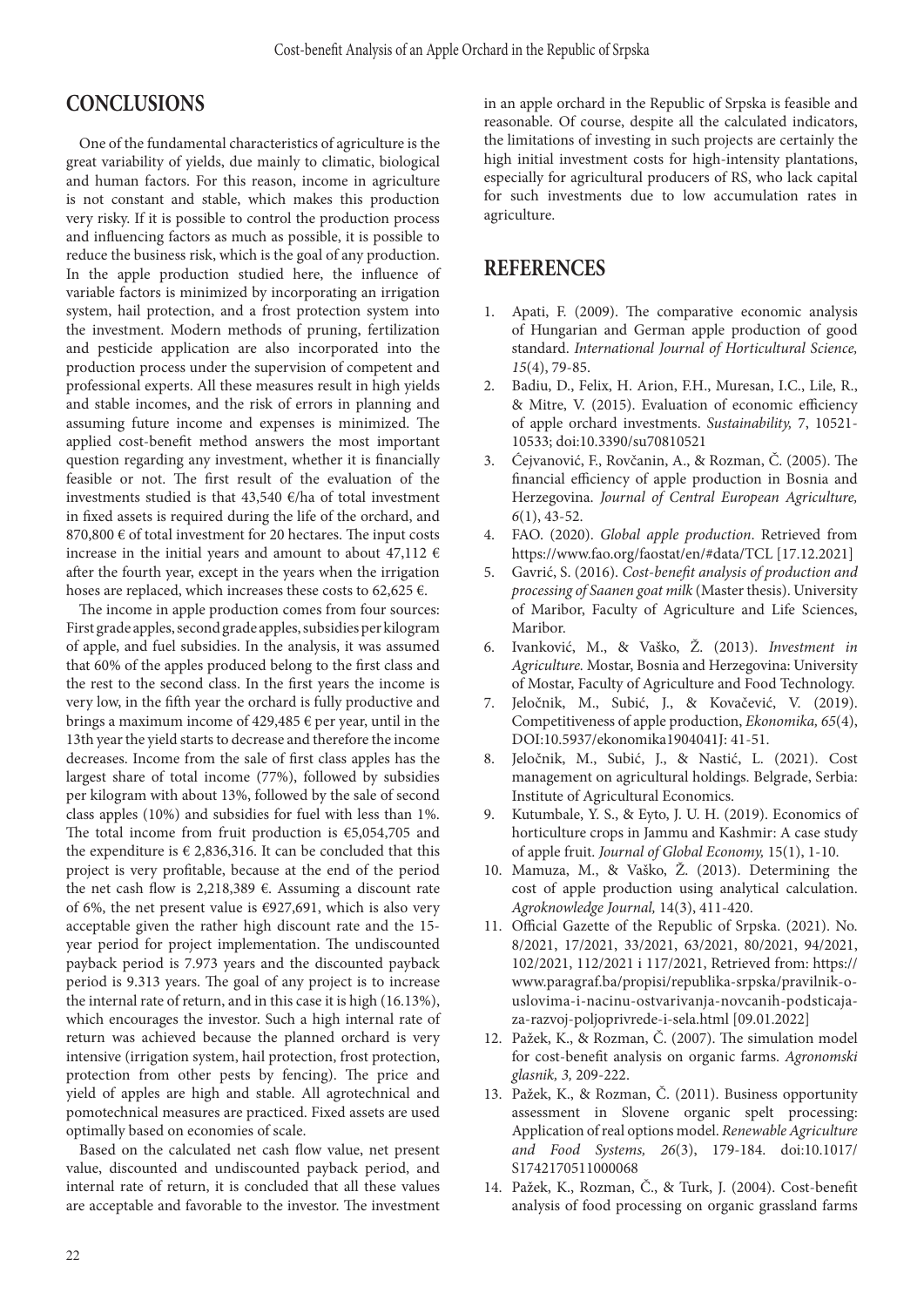in Slovenia. Proceedings of the 20th General Meeting of the European Grassland Federation Luzern, Switzerland, 21-24 June 2004. Land Use Systems in Grassland Dominated Regions, (Grassland science in Europe, Vol. 9). Zürich: vdf, Hochsculverlag AG an der ETH: EGF, 73-75.

- 15. Republika Srpska Institute of Statistics. (2022). Retrieved from https://www.rzs.rs.ba/front/category/8/?left\_ mi=287&add=287 [04.01.2022]
- 16. Robinson, L. A, & Hammitt, J. K. (2011). Behavioral economics and the conduct of Benefit-Cost analysis: Towards principles and standards. *Journal of Benefit-Cost Analysis, 2*(2), Article 5, DOI: 10.2202/2152-2812.1059
- 17. Robinson, L. A., Hammitt, J. K., Jamison, D. T., & Walker, D. G. (2019). Conducting Benefit-Cost analysis in low- and middle-income countries: Introduction to the special issue. *Journal of Benefit-Cost Analysis, 10,* 1-4. DOI:10.1017/bca.2019.4
- 18. Sojkova, Z., & Adamičkova, I. (2011). Evaluation of economic efficiency of the orchards investment project with respect to the risk. Agricultural Economics, 57(12), 600-608. DOI:10.17221/104/2011-AGRICECON
- 19. Užar, D., Tekić, D., & Mutavdzić, B. (2019). Analiza i predviđanje proizvodnje jabuke u Republici Srbiji i Bosni i Hercegovini / Analysis and forecast of apple production in the Republic of Serbia and Bosnia and Herzegovina. Ekonomija, teorija i praksa, 12 (4), 1-10.
- 20. Uzunoz, M., & Akcay, Y. (2006). A profitability analysis of investment of peach and apple growing in Turkey. *Journal of Agriculture and Rural Development in the Tropics and Subtropics, 107*(1), 11-18.
- 21. Van Rijswick, C. (2018). World fruit map 2018: Global trade still fruitful. Retrieved from: https://research. rabobank.com/far/en/sectors/regional-food-agri/ world\_fruit\_map\_2018.html [04.01.2022]
- 22. Vaško, Ž. (2019). Costs and calculations in agricultural production, theory and examples. Banja Luka, Bosnia and Herzegovina: University of Banja Luka, Faculty of Agriculture.
- 23. Vaško, Ž., Mirjanić, S., & Figurek, A. (2011). Natural resources as a source of growth and development of agriculture. *Agroknowledge Journal, 12*(2), 147-156.
- 24. Veić, I., Batinović, I., Berić, J., Bičak, L., Bušić, Z., Črep, R., Dragun, G., Hodalić, A., Juras, I., Kovačić, Ž., Lovrenčić, Š., Marić, A., Meštrović, F., Miholić, Z., Mikšić, M., Mozer, B., Novaković, V., Prpić, I., Rakušić, D., Ševar, M., Šnajder, I., Štambuk, S., & Vrsaljko, A. (2006). Raising new orchards, technological and economic guidelines. Zagreb, Croatia: Croatian Agricultural Advisory Service. Retrieved from: https:// www.savjetodavna.hr/wp-content/uploads/2019/01/ PodizanjeNasadaVocnjaka2006.pdf [10.01.2022]